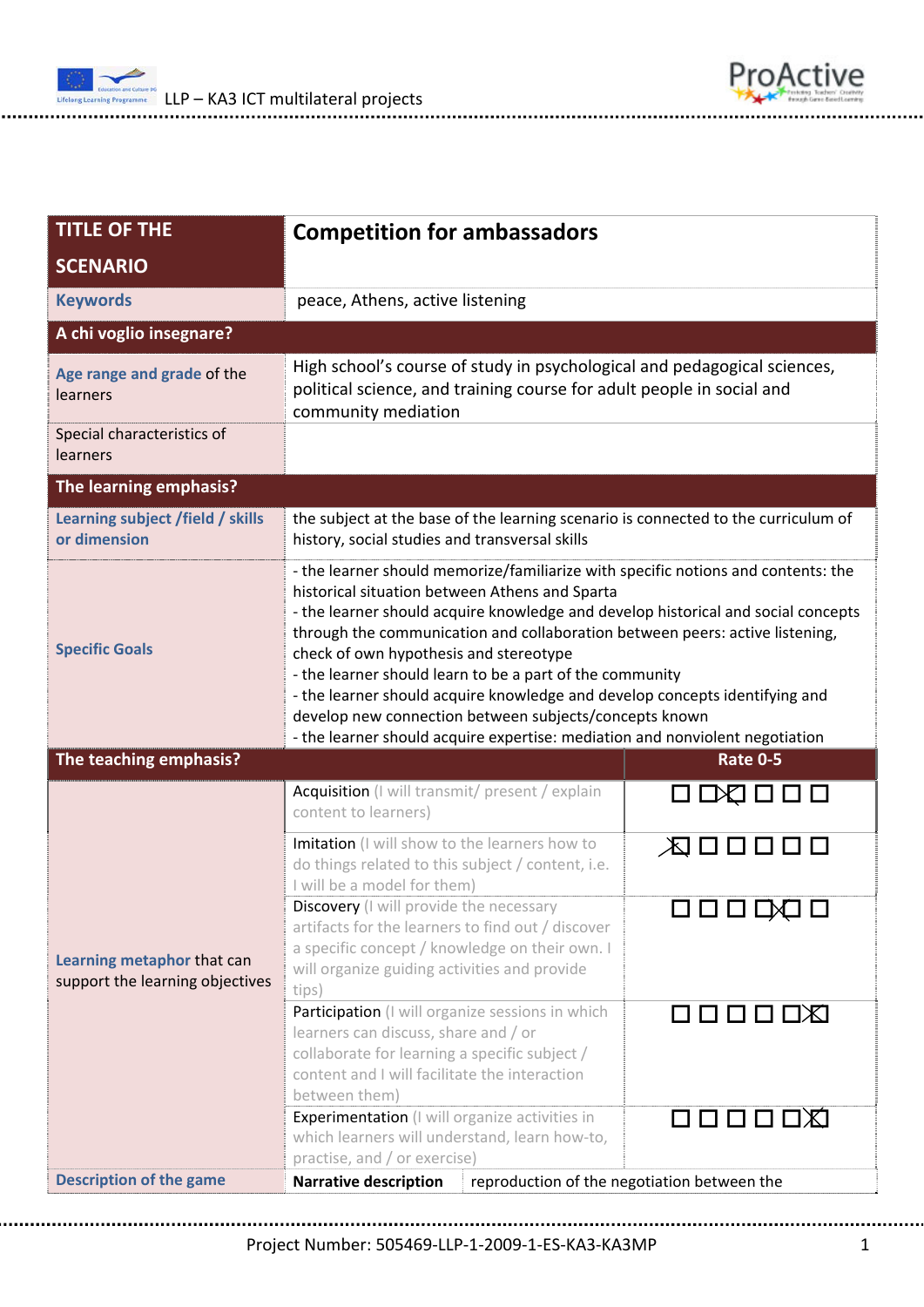

|                                                                                                   | of the game plot                                                                                                                                                                                                                                                                | ambassadors of Athens and Melo regarding the entry of<br>Melo into the league advance by Athens and the effort<br>of Athens to export the democracy through threat                                                                                                                            |                             |                                                         |
|---------------------------------------------------------------------------------------------------|---------------------------------------------------------------------------------------------------------------------------------------------------------------------------------------------------------------------------------------------------------------------------------|-----------------------------------------------------------------------------------------------------------------------------------------------------------------------------------------------------------------------------------------------------------------------------------------------|-----------------------------|---------------------------------------------------------|
|                                                                                                   | <b>Goals</b>                                                                                                                                                                                                                                                                    | Explore the practices relating to the active listening,<br>knowledge and understanding the interests and the<br>values of others people, learn to handle a conflict in a<br>nonviolent way                                                                                                    |                             |                                                         |
|                                                                                                   | <b>Rules</b>                                                                                                                                                                                                                                                                    | Every group must identify needs, values, interests of the<br>other groups, check their knowledge about rules and<br>customs for accuracy and put forward proposals for the<br>mutual consent that have to be good for all. The<br>negotiation must goes on until they come to an<br>agreement |                             |                                                         |
|                                                                                                   | Challenge                                                                                                                                                                                                                                                                       | To learn the strategies for the creative management of<br>the conflict within complex system, learn to know full<br>well other people opinions more than discuss for<br>persuading and defeating the others                                                                                   |                             |                                                         |
|                                                                                                   | <b>Satisfaciton system</b><br>/feedback cycle                                                                                                                                                                                                                                   | the attainment of the agreement and the feedback after<br>the game and in the hard time                                                                                                                                                                                                       |                             |                                                         |
|                                                                                                   |                                                                                                                                                                                                                                                                                 |                                                                                                                                                                                                                                                                                               | <b>Learning</b><br>settings | <b>Estimated</b><br>time                                |
| narrative description of<br>learning activities - step by<br>step organization and<br>structuring | Before the game: study of the historical<br>context and of the format "build the peace",<br>set up the atmosphere and scenarios of the<br>game, establish roles and responsibility,<br>grounding of the roles through informal<br>meetings between groups of roles              |                                                                                                                                                                                                                                                                                               | at school                   | 2 or 3<br>meetings                                      |
|                                                                                                   | During the game: negotiation, opening<br>discussion about the issues. The tutor/teacher<br>takes note of some questions to ask in the<br>feedback phase. (if the negotiation goes on<br>for more days) writing of the diary by the<br>students. Discussion during the hard time |                                                                                                                                                                                                                                                                                               | at school and<br>at home    | at least 3<br>hours                                     |
|                                                                                                   | After the game: feedback and evaluation of<br>the experience. Research and further social<br>and creative development searching for<br>present examples of the same dynamics                                                                                                    |                                                                                                                                                                                                                                                                                               |                             | at least 2<br>hours for<br>every further<br>development |
| How will I evaluate students?                                                                     |                                                                                                                                                                                                                                                                                 |                                                                                                                                                                                                                                                                                               |                             | Total:                                                  |
|                                                                                                   |                                                                                                                                                                                                                                                                                 |                                                                                                                                                                                                                                                                                               |                             |                                                         |
| <b>Evaluation approach</b>                                                                        | - discussion group<br>- feedback from the students                                                                                                                                                                                                                              |                                                                                                                                                                                                                                                                                               |                             |                                                         |
| What will learners need in order to achieve learning objectives?                                  |                                                                                                                                                                                                                                                                                 |                                                                                                                                                                                                                                                                                               |                             |                                                         |
| <b>Prerequisite</b>                                                                               | previous historical knowledge connected to the system of government of Sparta                                                                                                                                                                                                   |                                                                                                                                                                                                                                                                                               |                             |                                                         |

Project Number: 505469‐LLP‐1‐2009‐1‐ES‐KA3‐KA3MP 2

ProActive